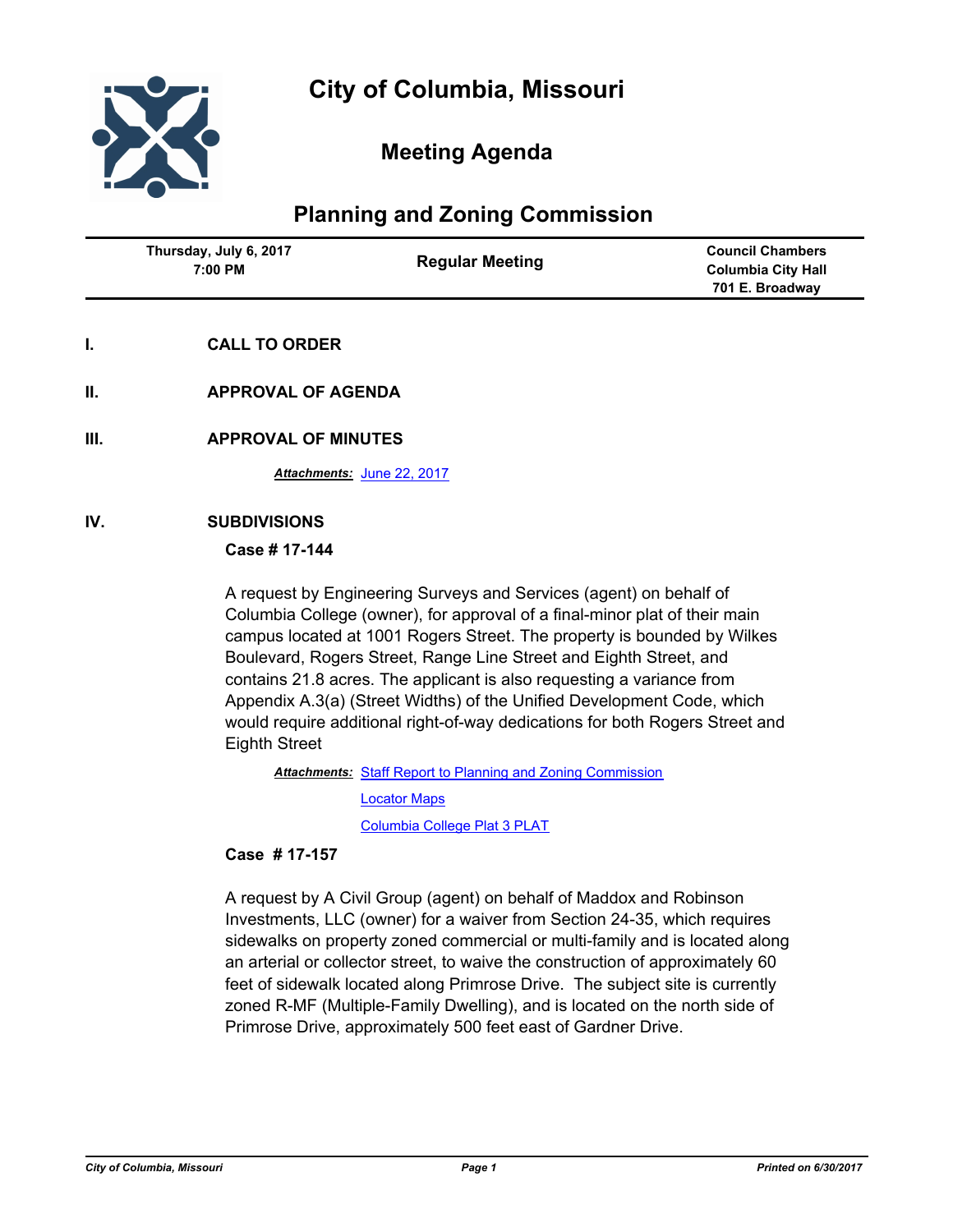# Attachments: [Staff Report for Planning and Zoning](http://gocolumbiamo.legistar.com/gateway.aspx?M=F&ID=601c1d3b-647a-462c-b8d0-34bdcddd6656.pdf) [Locator maps](http://gocolumbiamo.legistar.com/gateway.aspx?M=F&ID=52e9f037-bb04-472c-9fd7-80c4d599eaaa.pdf) [Worksheet from Applicant with Attachments](http://gocolumbiamo.legistar.com/gateway.aspx?M=F&ID=3fb0d6b9-523a-4c97-9df6-2dee28634f24.pdf) [Cost Estimate](http://gocolumbiamo.legistar.com/gateway.aspx?M=F&ID=23c059a4-d248-46a6-adee-4fb71b26b7b4.pdf) [CIP \(page B-39\)](http://gocolumbiamo.legistar.com/gateway.aspx?M=F&ID=0ed1ad6d-a693-43ea-9c1a-440a83c24a39.pdf) [Columbia Imagined \(pages 144, 148\)](http://gocolumbiamo.legistar.com/gateway.aspx?M=F&ID=c3904b44-4a9b-4f71-92ab-5af6bc064f33.pdf)

### **V PUBLIC HEARINGS**

#### **Case # 17-155**

A request by Allstate Consultants, LLC (agent) on behalf of Arrowhead 111, LLC (contract purchaser) for the rezoning of approximately 24.19 acres of land from A (Agriculture) to R-1 (One-family Dwelling). The subject site is currently undeveloped and is approximately 1200 feet north of Sinclair Road on the east side of West Lake Arrowhead Drive.

Attachments: [Staff Report to Planning and Zoning Commission](http://gocolumbiamo.legistar.com/gateway.aspx?M=F&ID=fcf90410-1222-4aa8-afa2-e5c4800f59b9.docx) [Locator Maps](http://gocolumbiamo.legistar.com/gateway.aspx?M=F&ID=7bb6389c-e305-441d-b2ab-c690153bc966.pdf) [Public Correspondence](http://gocolumbiamo.legistar.com/gateway.aspx?M=F&ID=304f1558-1bfa-4eb4-b168-6826ca6bea50.pdf)

#### **Case # 17-156**

A request by Arrowhead Lake Estates Homeowners Association, Inc. (owner) seeking permanent City R-1 (Single-family Dwelling) zoning upon annexation of approximately 2.52 acres of land into the City of Columbia corporate limits. The subject site is currently zoned Boone County A-2 (Agriculture) and is currently undeveloped. The subject site is approximately 1200 feet north of Sinclair Road and adjacent to the east side of West Lake Arrowhead Drive.

Attachments: [Staff Report to Planning and Zoning Commission](http://gocolumbiamo.legistar.com/gateway.aspx?M=F&ID=b60de317-086d-4565-a50b-5fd94139da9b.docx) [Locator Maps](http://gocolumbiamo.legistar.com/gateway.aspx?M=F&ID=d6d3570d-375e-4776-a311-38d6b2041666.pdf)

## **VI. COMMENTS OF THE PUBLIC**

### **VII. COMMENTS OF THE STAFF**

- **VIII. COMMENTS OF THE COMMISSION**
- **IX. NEXT MEETING DATE July 20, 2017 @ 7 pm (tentative)**
- **X. ADJOURNMENT**